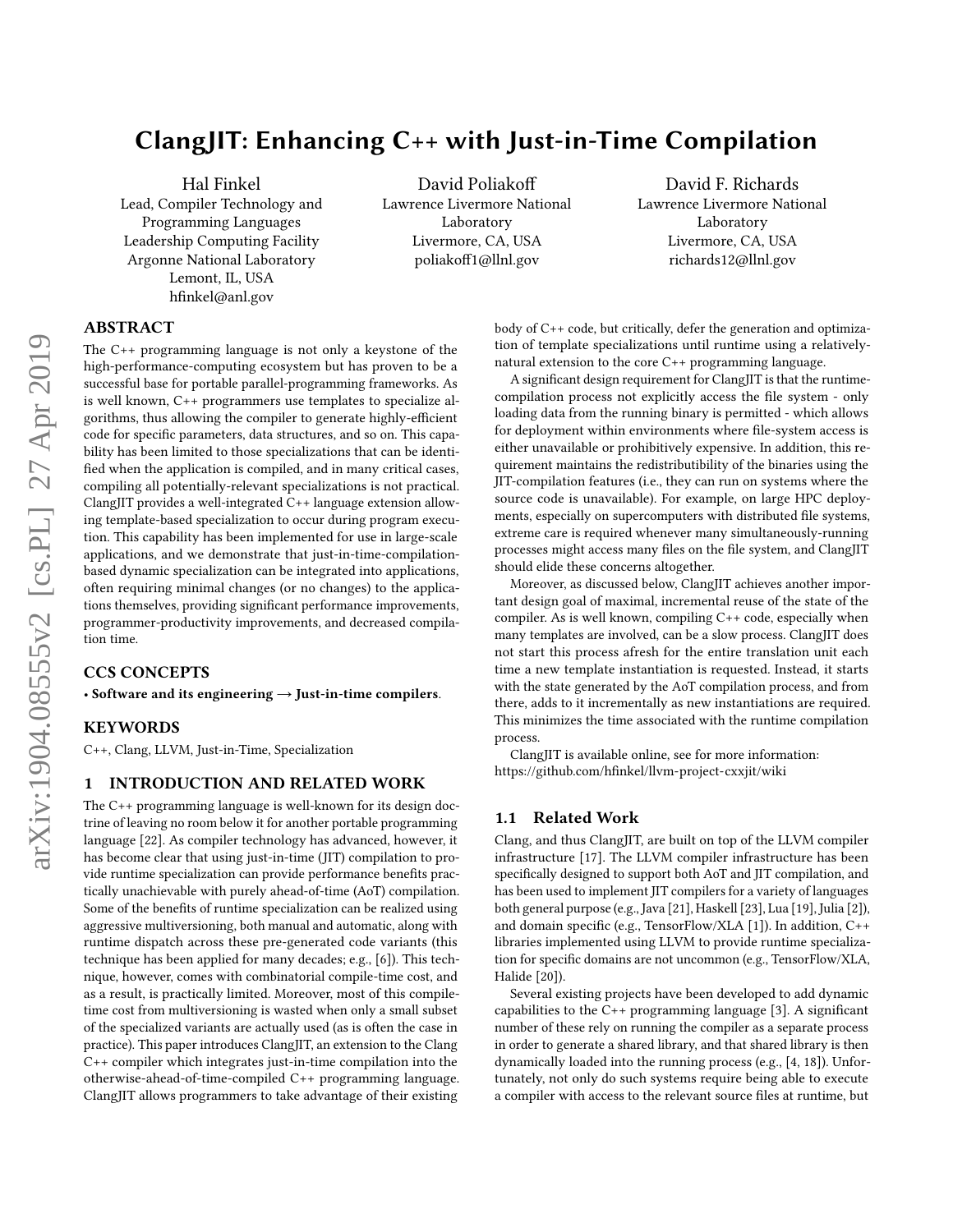careful management is required to constrain the cost of the runtime compilation processes, because each time the compiler is spawned it must start processing its inputs afresh. The Easy::JIT project [\[7\]](#page-10-12) provides a limited JIT-based runtime specialization capability for C++ lambda functions to Clang, but this specialization is limited to parameter values, because the types are fixed during AoT compilation (a fork of Easy::JIT known as atJIT [\[10\]](#page-10-13) adds some autotuning capabilities). NativeJIT [\[13\]](#page-10-14) provides an in-process JIT for a subset of C for x86\_64. The closest known work to ClangJIT is CERN's Cling  $[24]$  project. Cling also implements a JIT for C++ code using a modified version of Clang, but Cling's goals are very different from the goals of ClangJIT. Cling effectively turns C++ into a JITcompiled scripting language, including a REPL interface. ClangJIT, on the other hand, is designed for high-performance, incremental compilation of template instantiations using only information embedded in the hosting binary. Cling provides a dynamic compiler for C++ code, while ClangJIT provides a language extension for embedded JIT compilation, and as a result, the two serve different use cases and have significantly-different implementations.

The hypothesis of this work is that, for production-relevant C++ libraries used for this kind of specialization, incremental JIT compilation can produce performance benefits while simultaneously decreasing compilation time. The initial evaluations presented in Section [5](#page-4-0) confirm this hypothesis, and future work will explore applicability and benefits in more detail.

The remainder of this paper is structured as follows: Section [2](#page-1-0) discusses the syntax and semantics of ClangJIT's language extension, Section [3](#page-2-0) describes the implementation of ClangJIT's ahead-of-timecompilation components, Section [4](#page-3-0) describes the implementation of ClangJIT's runtime components, Section [5](#page-4-0) contains initial evaluation results, we discuss future work in Section [6,](#page-8-0) and the paper concludes in Section [7.](#page-9-0)

# <span id="page-1-0"></span>2 THE LANGUAGE EXTENSION

A key design goal for ClangJIT is natural integration with the C++ language while making JIT compilation easy to use. A user can enable JIT-compilation support in the compiler simply by using the command line flang -fjit. Using this flag, both when compiling and when linking, is all that should be necessary to make using the JIT-compilation features possible. By itself, however, the commandline flag does not enable any use of JIT compilation. To do that, function templates can be tagged for JIT compilation by using the C++ attribute [[clang::jit]]. An attributed function template provides for additional features and restrictions. These features are:

- Instantiations of this function template will not be constructed at compile time, but rather, calling a specialization of the template, or taking the address of a specialization of the template, will trigger the instantiation and compilation of the template at runtime.
- Non-constant expressions may be provided for the non-type template parameters, and these values will be used at runtime to construct the type of the requested instantiation. See Listing [1](#page-1-1) for a simple example.
- Type arguments to the template can be provided as strings. If the argument is implicitly convertible to a const char \*, then that conversion is performed, and the result is used

Hal Finkel, David Poliakoff, and David F. Richards

to identify the requested type. Otherwise, if an object is provided, and that object has a member function named c\_str(), and the result of that function can be converted to a const char  $*$ , then the call and conversion (if necessary) are performed in order to get a string used to identify the type. The string is parsed and analyzed to identify the type in the declaration context of the parent of the function triggering the instantiation. Whether types defined after the point in the source code that triggers the instantiation are available is not specified. See Listing [2](#page-1-2) for a demonstration of this functionality, with Listing [3](#page-1-3) showing some example output.

Listing 1: A JIT "hello world".

<span id="page-1-1"></span>

| #include <iostream></iostream>                                                    |
|-----------------------------------------------------------------------------------|
| $#include$ $\leq$ cstdlib $>$                                                     |
|                                                                                   |
| $template \le int x$                                                              |
| $\lceil$ clang :: jit $\lceil$ void run() {                                       |
| std::cout << "Hello, World, I was compiled at runtime, $x =$ " << $x \le x$ "\n"; |
|                                                                                   |
|                                                                                   |
| int main(int argc, char *argv[]) {                                                |
| int $a = std::atio(argv[1]):$                                                     |
| run <a> <math>(</math> <math>)</math> ;</a>                                       |
|                                                                                   |

<span id="page-1-2"></span>Listing 2: A JIT example demonstrating using strings as types.

| -1              | #include <iostream></iostream>                                                     |
|-----------------|------------------------------------------------------------------------------------|
| $\overline{c}$  |                                                                                    |
| 3               | struct $F \{$                                                                      |
|                 |                                                                                    |
| $\overline{4}$  | int i:                                                                             |
| $\overline{5}$  | double d:                                                                          |
| 6               | };                                                                                 |
| 7               |                                                                                    |
| $8\phantom{.0}$ | template <typename int="" s="" t,=""></typename>                                   |
| 9               | struct G {                                                                         |
| 10              | $T \arr[S];$                                                                       |
| 11              | 1:                                                                                 |
| 12              |                                                                                    |
| 13              | template <typename t=""></typename>                                                |
| 14              | $\lceil$ [clang :: jit ]] void run() {                                             |
| 15              | std::cout << "I was compiled at runtime, size of $(T) = " \ll size of(T) \ll "n";$ |
| 16              |                                                                                    |
| 17              |                                                                                    |
|                 |                                                                                    |
| 18              | int main(int argc, char *argv[]) {                                                 |
| 19              | $std :: string$ $t(argv[1]):$                                                      |
|                 |                                                                                    |

 $run < t > ()$ 21 }

#### <span id="page-1-3"></span>Listing 3: Output from the strings-as-types example in Listing [2.](#page-1-2)

| $\mathbf{1}$   | \$ clang++ $-03$ -fjit $-o$ /tmp/jit-t /tmp/jit-t.cpp |
|----------------|-------------------------------------------------------|
| 2              | $$ /tmp / jet - t$ :: F'                              |
| 3              | I was compiled at runtime, size of $(T) = 16$         |
| $\overline{4}$ | $$ /tmp / iit -t 'F'$                                 |
| 5              | I was compiled at runtime, size of $(T) = 16$         |
| 6              | \$ /tmp/jit-t 'float'                                 |
| 7              | I was compiled at runtime, size of $(T) = 4$          |
| 8              | $$ /tmp / it - t 'double'$                            |
| $\overline{9}$ | I was compiled at runtime, size of $(T) = 8$          |
| 10             | $$ /tmp/jit -t 'size t'$                              |
| 11             | I was compiled at runtime, size of (T) = 8            |
| 12             | $$ /tmp / jet - t 'std :: size t'$                    |
| 13             | I was compiled at runtime, size of $(T) = 8$          |
| 14             | $$ /tmp / jet - t 'G-F , 5 >'$                        |
| 15             | I was compiled at runtime, size of $(T) = 80$         |
|                |                                                       |

There are a few noteworthy restrictions:

- Because the body of the template is not instantiated at compile time, decltype(auto) and any other type-deduction mechanisms depending on the body of the function are not available.
- Because the template specializations are not compiled until runtime, they're not available at compile time for use as non-type template arguments, etc.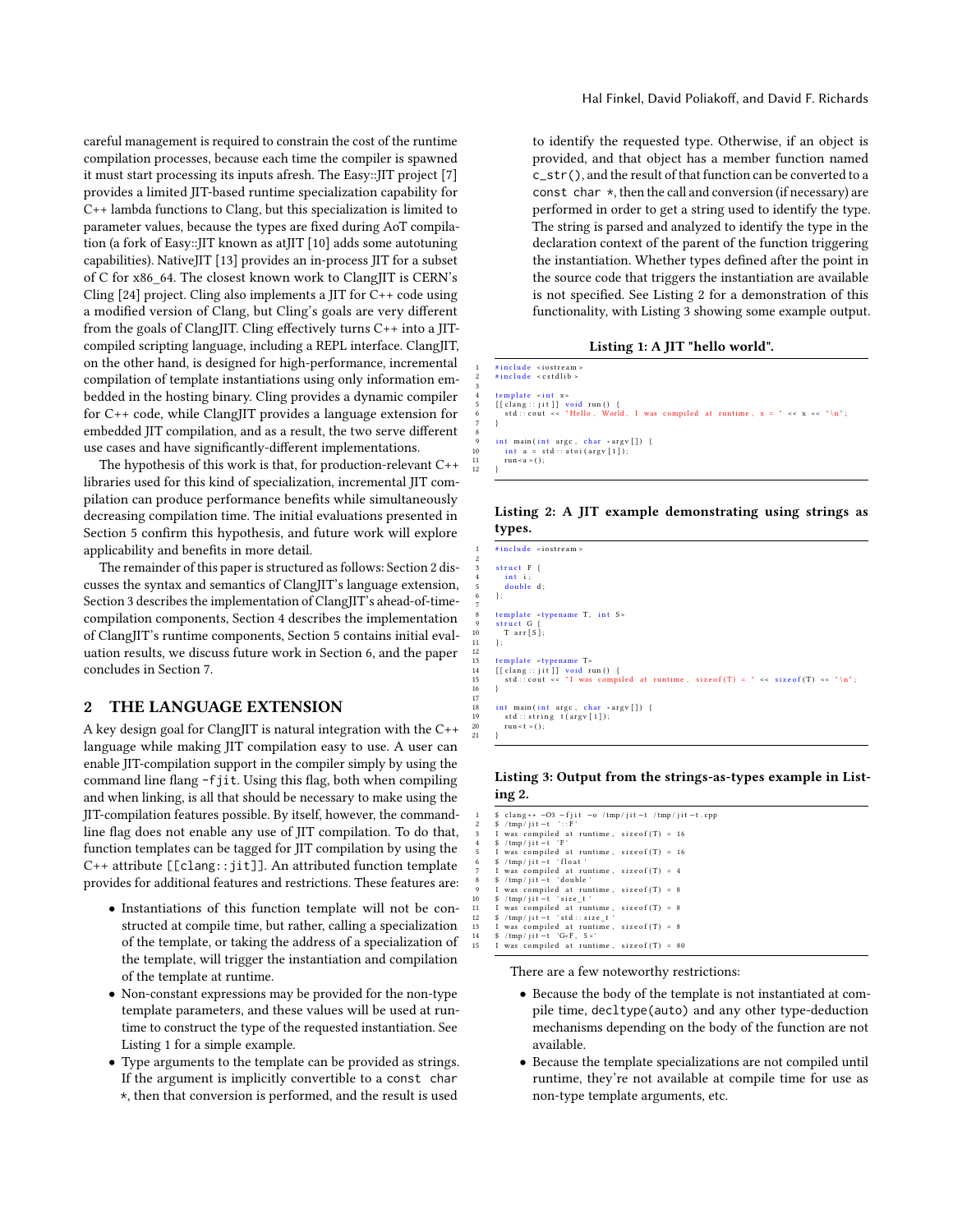Explicit specializations of a JIT function template are not JIT compiled, but rather, compiled during the regular AoT compilation process. If, at runtime, values are specified corresponding to some explicit specialization (which will have already been compiled), the template instantiation is not recompiled, but rather, the alreadycompiled function is used. An exception to this rule is that a JIT template with a pointer/reference non-type template parameter which is provided with a runtime pointer value will generate a different instantiation for each pointer value. If the pointer provided points to a global object, no attempt is made to map that pointer value back to the name of the global object when constructing the new type. This might seem like a bit of trivia, but has an important implication for the generated code. In general, pointer/referencetype non-type template arguments are not permitted to point to subobjects. This restriction still applies formally to the templates instantiated at runtime using runtime-provided pointer values. This has important optimization benefits: pointers that can be traced back to distinct underlying objects are known not to alias, and these template parameters appear to the optimizer to have this unique-object property. C++ does not yet have a restrict feature, as C does, to represent the lack of pointer aliasing, but this aspect of combining JIT compilation with templates provides C++ with this feature in a limited  $way<sup>1</sup>$  $way<sup>1</sup>$  $way<sup>1</sup>$ .

# <span id="page-2-0"></span>3 HOW IT WORKS: AHEAD-OF-TIME COMPILATION

Implementing ClangJIT required modifying Clang's semantic-analysis and code-generation components in non-trivial ways. Clang's parsing and semantic analysis was extended to allow the [[clang::jit]] attribute to appear on declarations and definitions of function templates. The most-significant modifications were to the code in Clang which determines whether a given template-argument list can be used to instantiate a given function template. In this case, when the function template in question has the [[clang::jit]] attribute, two important changes were made: For a candidate non-type template argument (e.g., an expression of type int), the candidate is allowed to match without the usual check to determine if constant evaluation is possible. For a candidate template argument that should be a type, if the candidate is instead a non-type argument, logic was added to check for conversion to const char \*, first by calling a c\_str() method if necessary, and if the conversion is possible, the candidate is allowed to match. Each time a JIT function template is instantiated, the instantiation is assigned a translation-unit-unique integer identifier which will be used during code generation and by the runtime library.

In order for the runtime library to instantiate templates dynamically, it requires a saved copy of Clang's abstract-syntax tree (AST), which is the internal data structure on which template instantiation is performed. Fortunately, Clang already contains the infrastructure for serializing and deserializing its AST, and moreover, embedding compressed copies of the input source files along with the AST, as part of the implementation of its modules feature. The embedded source files are important so that, should an error occur during template instantiation (e.g., a static\_assert is triggered), useful

messages can be produced for the user. Reconstructing the parameters used for code generation (e.g., whether use of AVX-2 vector instructions is enabled when targeting the x86\_64 architecture) also requires the set of command-line parameters passed by Clang's driver to the underlying compilation invocation. In addition, in order to allow JIT-compiled code to access local variables in what would otherwise be their containing translation unit, the addresses of such potentially-required variables are saved for use by the runtime library. All of these items are embedded in the compiled object file, resulting, as illustrated by Figure [1,](#page-3-1) in a "fat" object file containing both the compiled host code as well as the the information necessary to resume the compilation process during program execution.

When emitting a call to a direct callee, and when getting a function pointer to a given function, Clang's code generation needs to generate a pointer to the relevant function. For JIT-compiled function-template instantiations, Clang is enhanced to generate a call to a special runtime function, \_\_clang\_jit, which returns the required function pointer. How this runtime function works will be discussed in Section [4.](#page-3-0) The runtime-dependent non-type template parameters for the particular template instantiation are packed into an on-stack structure, an on-stack array of strings representing runtime types is formed, and the addresses of these on-stack data structures are provided as arguments to the \_\_clang\_jit call. Two additional parameters are passed: first, a mangled name for the template being instantiated (with wildcard character sequences in places where the runtime values and types are used), used in combination with the runtime values to identify the instantiation, and second, the translation-unit-unique identifier for this particular instantiation. This translation-unit-unique identifier is used by the runtime library to look up this particular instantiation in the serialized AST.

Finally, Clang's driver code was updated so that use of the -fjit flag not only enables processing of the [[clang::jit]] attributes during compilation, but also causes Clang's implementation libraries to be linked with the application, and when producing dynamically-linked executables, -rdynamic is implied. -rdynamic is used so that the runtime library can use the executable's exported dynamic symbol table to find external symbols from all translation units comprising the program (the alternative would require essentially duplicating this information in the array of local variables passed to the runtime library).

#### 3.1 CUDA Support

In order to support JIT compilation of CUDA kernels for applications targeting NVIDIA GPUs, ClangJIT includes support for the CUDA programming model built on Clang's native CUDA support [\[25\]](#page-10-16). The primary challenge in supporting CUDA in ClangJIT derives from the fact that, when compiling CUDA code, the driver invokes the compiler multiple times: Once to compile for the host architecture and once for each targeted GPU architecture (e.g., sm\_35). At runtime, the state of not only the host-targeting compiler invocation must be reconstructed, but also the state of one of these GPU-targeting compiler invocations (whichever most closely matches the device being used at runtime). Fortunately, Clang's CUDA compilation workflow compiles code for the GPUs first, and

<span id="page-2-1"></span><sup>&</sup>lt;sup>1</sup>Nearly all C++ compilers support some form of C's restrict keyword as an extension, so this is not the only extension that provides this functionality.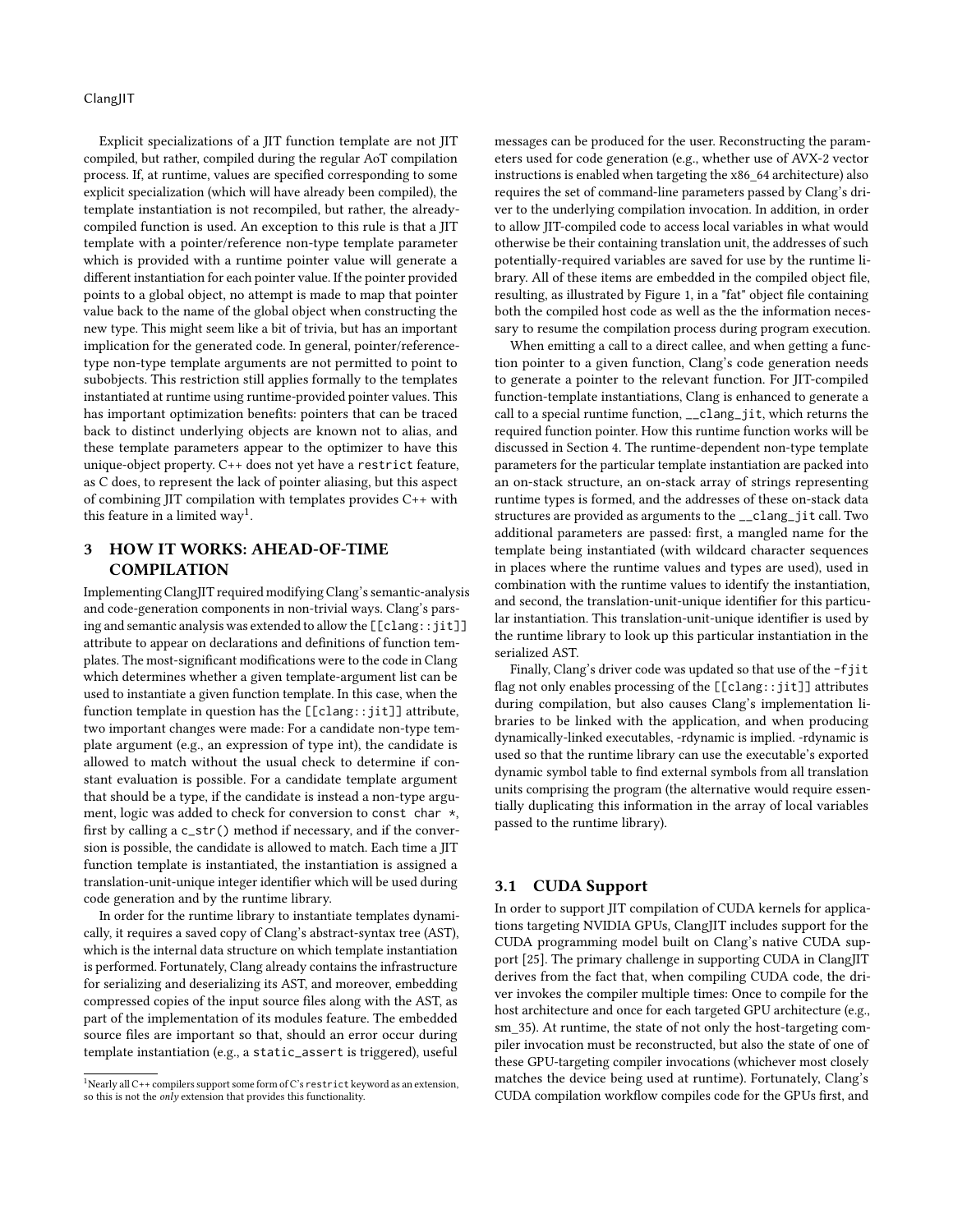<span id="page-3-1"></span>Figure 1: When using JIT-compilation features, the object files produced by the compiler become "fat" object files containing information needed at runtime.





only once all GPU-targeting compilation is complete, is the compiler targeting the host invoked. When JIT compilation and CUDA are both enabled, the driver creates a temporary LLVM bitcode file, and each GPU-targeting compilation saves the serialized AST, command-line parameters, and some additional metadata into a set of global variables in this bitcode file. The implementation takes advantage of LLVM's appending linkage feature so that each GPUtargeting invocation can easily add pointers to its state data to an array of similar entries from all GPU-targeting invocations within the bitcode file. When the host-targeting compilation takes place, the bitcode file is loaded and linked into the LLVM module Clang is constructing and the address of the relevant global variable (which contains pointers to all of the other device-compilation-relevant global variables) becomes an argument to calls to \_\_clang\_jit. As illustrated by Figure [1,](#page-3-1) all of this information ends up embedded in the host object file.

### <span id="page-3-0"></span>4 HOW IT WORKS: RUNTIME COMPILATION

ClangJIT's runtime library is large, namely because it includes all of Clang and LLVM, but it has only one entry-point used by the compiler-generated code: \_\_clang\_jit. This function is used to instantiate function templates at runtime. The ClangJIT-specific parts of the runtime library are approximately two thousand lines of code, and an outline of the implementation is provided in Algorithm [1.](#page-4-1) The runtime library has a program-global cache of generated instantiations, but otherwise keeps separate state for each translation unit making use of JIT compilation. This per-translationunit state is largely composed of two parts: first, a Clang compiler instance holding the AST and other data structures, and second, an in-memory LLVM IR module containing externally-available definitions. This LLVM IR module is initially populated by loading the optimized LLVM IR for the translation unit that is stored in

the running binary, and marking all definitions with externallyavailable linkage, thus allowing the definitions to be analyzed and inlined into newly-generated code.

When the \_\_clang\_jit function is called to retrieve a pointer to a requested template instantiation, the instantiation is looked up in the cache of instantiations. This cache uses LLVM's DenseMap data structure, along with a mutex, and while these constructs are designed to have high performance, this lookup can have noticeable overhead. If the instantation does not exist, as outlined in Algorithm [1,](#page-4-1) the instantiation is created along with any other new dependencies (e.g., a static function not otherwise used in the translation unit might now need to be emitted along with the requested instantiation). A new LLVM IR module is created by Clang, and that LLVM IR module is merged with the module containing the externally-available definitions. This combined module is optimized and JIT compiled. The newly-generated LLVM IR is then also merged, with externally-available linkage, into the module containing externally-available definitions for all previously-generated code. These externally-available definitions form a kind of cache used to enable inlining of previously-generated code into newlygenerated code. This is important because if the incremental code generation associated with JIT compilation could not inline code generated in other stages, then the JIT-compiled code would likely be slower than the AoT-compiled code.

Clang already uses LLVM's virtual-file-system infrastructure and this allows isolating it from any file-system access at runtime. As noted earler, it is important to avoid JIT compilation triggering any file-system access, and so, the Clang compiler instance created by the runtime library is provided only with an in-memory virtual-filesystem provider. That provider only contains specific in-memory files with data from the running binary's compiler-created global variables.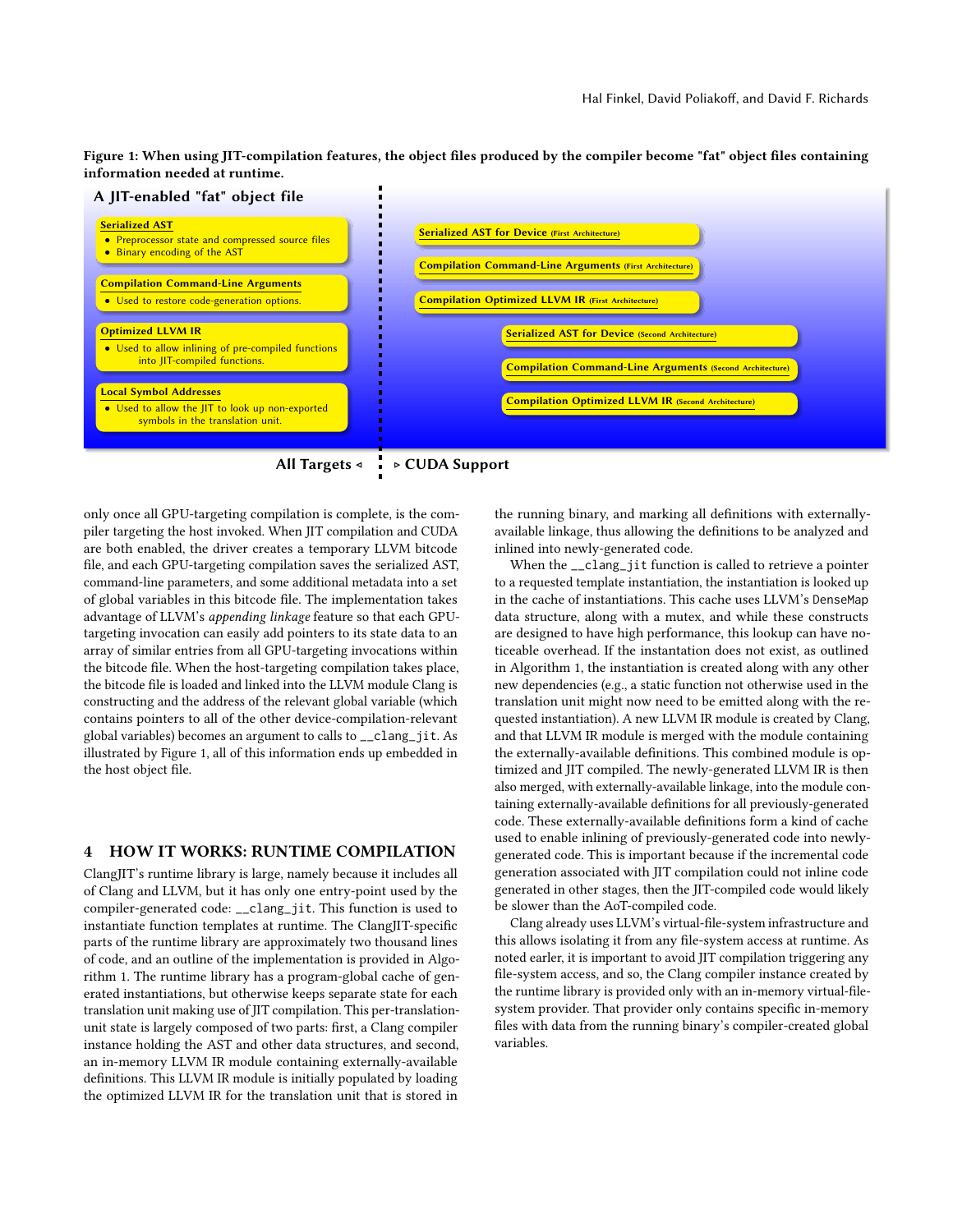|    | :TranslationUnitData{SerializedAST,<br>input                     |                               | orde                 |
|----|------------------------------------------------------------------|-------------------------------|----------------------|
|    | CommandLineArguments, OptimizedLLVMIR,                           |                               | base                 |
|    | LocalSymbolsArray}, NonTypeTemplateValues,                       |                               | state                |
|    | TypeStringsArray, MangledName,                                   |                               | AST,                 |
|    | InstantiationIdentifier                                          |                               | creat                |
|    | <b>output</b> : A pointer to the requested function              |                               | of A                 |
|    | globals: Instantiations, TUCompilerInstances                     |                               | com                  |
|    |                                                                  |                               | How                  |
|    | 1 if Instantiations.lookup{MangledName,                          |                               | <b>LLV</b>           |
|    | NonTypeTemplateValues, TypeStringsArray} then return             |                               | run t                |
|    | the cached function pointer;                                     |                               | code                 |
|    | 2 if A compiler instance for the translation unit of the caller  |                               | fatbi                |
|    | ∉ TUCompilerInstances then create a compiler instance            |                               | gene                 |
|    | using TranslationUnitData, loading the optimized LLVM            |                               |                      |
|    | IR and marking all definitions as externally available, and      |                               | 5                    |
|    | add the instance to TUCompilerInstances;                         |                               |                      |
|    | 3 use InstantiationIdentifier to look up the instantiation, and  |                               | We p                 |
|    | then its parent template, in the AST                             |                               | use,                 |
|    | 4 form a new template argument list using the instantiation      |                               | men                  |
|    | in the AST combined with the values in                           |                               | use o                |
|    | NonTypeTemplateValues and the types in                           |                               | libra                |
|    | TypeStringsArray                                                 |                               | culat                |
|    | 5 call Clang's internal InstantiateFunctionDefinition            |                               | size.                |
|    | function to get a new AST function definition node               |                               | from                 |
|    | 6 repeat                                                         |                               | pres                 |
| 7  | emit all functions in Clang's deferred list which don't          |                               | of th                |
|    | exist in the program to LLVM IR                                  |                               | tradi                |
| 8  | <b>for</b> all LLVM IR declarations for symbols that don't exist |                               | whei                 |
|    | in the program do                                                |                               | JIT c                |
| 9  | lookup the AST node for the declaration and call                 |                               | Lis                  |
|    | Clang's internal HandleTopLevelDecl function on                  | $\,1$                         | #inclu               |
|    | the AST node                                                     | $\overline{2}$<br>$\,$ 3 $\,$ | using                |
| 10 | end                                                              | $\overline{\mathbf{4}}$       | using                |
|    | 11 until no new functions were just emitted to LLVM IR;          | 5<br>6                        | templa               |
|    | 12 call Clang's internal HandleTranslationUnit function to       | $\overline{\tau}$<br>8        | void 1<br>Mat        |
|    | finalize the LLVM IR module being constructed                    | 9<br>10                       | Mati<br>for (        |
|    | 13 mark nearly everything in the new LLVM IR module as           | 11<br>12                      | for (<br>m(          |
|    | having <i>external</i> linkage                                   | 13<br>14                      |                      |
|    | 14 merge the externally available LLVM IR definitions into the   | 15                            | for                  |
|    | just-generated LLVM IR module                                    | 16<br>17                      | m                    |
|    | 15 optimize the new LLVM IR module and provide the result        | 18<br>19                      |                      |
|    | to LLVM's Orc JIT engine                                         | $20\,$<br>21                  | void 1<br>if (       |
|    | 16 take the newly-generated LLVM IR, mark the definitions        | 22<br>23                      | t e<br>else          |
|    | as externally available, and merge with the module               | 24<br>25                      |                      |
|    | containing the other externally-available definitions            | 26                            |                      |
|    | 17 get the function pointer for the requested instantiaton,      | 27<br>$\rm 28$                | else<br>$\mathbf{c}$ |
|    | store it in Instantiations, and return it                        | 29                            |                      |
|    |                                                                  |                               |                      |

Algorithm 1: \_\_clang\_jit - Retrieve a JIT-Compiled Function-Template Instantiation

# 4.1 CUDA Support

To support JIT compilation of CUDA code, which, in interesting cases, will require JIT compilation of CUDA kernels, dedicated logic exists in ClangJIT's runtime library. First, the AoT-compilation might have compiled device code for multiple device architectures (e.g., for sm\_35 and sm\_70). The CUDA runtime library is queried in

der to determine the *compute capability* of the current device, and sed on that, ClangJIT's runtime selects which device compiler te to use for JIT compilation. As for the host, the serialized T, command-line options, and optimized LLVM IR are loaded to ate a device-targeting compiler instance. During the execution Algorithm [1,](#page-4-1) at a high level, whatever is done with the host npiler instance is also done with the device compiler instance. wever, instead of taking the optimized IR and handing it off to VM's JIT engine, the device compiler instance is configured to the NVPTX backend and generate textual PTX code. This PTX code is then wrapped in an in-memory CUDA fatbin file<sup>[2](#page-4-2)</sup>, and that bin file is provided to the host compiler instance to embed in the nerated module in the usual manner for CUDA compilation.

# <span id="page-4-0"></span>5 INITIAL EVALUATION

present here an evaluation of ClangJIT on three bases: ease of e, compile-time reduction, and runtime-performance improvent. First, we'll discuss the performance of ClangJIT by making of a microbenchmark<sup>[3](#page-4-3)</sup> which relies on the Eigen C++ matrix lary [\[12\]](#page-10-17). Consider a simple benchmark which repeatedly calculates  $M = I + 5 \times 10^{-5} (M + M^2)$  for a matrix M of some NxN e. We're interested here in cases where  $N$  is small, and examples m real applications where such small loop bounds occur will be sented in the following sections. Listing [4](#page-4-4) excerpts the version the benchmark where dynamic matrix sizes are handled in the ditional manner. Listing [5](#page-4-5) excerpts the version of the benchmark ere code for dynamic matrix sizes is generated at runtime using compilation.

#### <span id="page-4-4"></span>isting 4: An excerpt from the simple Eigen benchmark.

```
clude < Eigen / Core:
 3 using namespace std;<br>4 using namespace Eigen;
                   plate <typename T>
 7 – void test_aot(int size, int repeat) {<br>8 – Matrix-T,Dynamnic,Dynamnic> I = Matrix-T,Dynamic,Dynamic>::Ones(size, size);<br>9 – Matrix-T,Dynamic,Dynamic> m(size, size);
10 for (int i = 0; i < size; i++)<br>
11 for (int j = 0; j < size; j++) {<br>
12 m(i,j) = (i+size*j);
15 for (int r = 0; r < repeat; ++r) {<br>16 m = Matrix <T, Dynamic, Dynamic >:: Ones (size, size) + T(0.00005) * (m + (m*m));
20 void test_aot(std::string &type, int size, int repeat) {<br>21 if (type == "float")<br>22 test_aot<float>(size, repeat);<br>23 else if (type == "double")
24 test_aot < double > (size, repeat);<br>25 else if (type == "long double")
                    2(326 \times 10000C) (size, repeat),<br>
2(326 \times 10000C)<br>
2(326 \times 1000C)<br>
2(326 \times 1000C)<br>
2(326 \times 1000C)<br>
2(326 \times 1000C)<br>
2(326 \times 1000C)<br>
2(326 \times 1000C)<br>
2(326 \times 1000C)<br>
2(326 \times 1000C)<br>
2(326 \times 1000C)cout << type << "not supported for AoT\n";
```
### <span id="page-4-5"></span>Listing 5: An excerpt from the simple Eigen benchmark (JIT version).

```
1 template «typename T, int size»<br>
2 [[clang:: jit]] void test_jit_sz(int repeat) {<br>
Matrix<T, size, size > I = Matrix<T, size, size >::Ones();<br>
4 Matrix<T, size, size > m;<br>
for (int i = 0; i < size; i++)
```
<span id="page-4-2"></span> $^2$ Unfortunately, the format of the fatbin files is not documented by NVIDIA, but given the information available in<https://reviews.llvm.org/D8397> and in [\[8\]](#page-10-18), we were able to create fatbins that are functional for this purpose.

<span id="page-4-3"></span><sup>3</sup>The microbenchmark presented here is an adapted version of [https://github.com/](https://github.com/eigenteam/eigen-git-mirror/blob/master/bench/benchmark.cpp) [eigenteam/eigen-git-mirror/blob/master/bench/benchmark.cpp.](https://github.com/eigenteam/eigen-git-mirror/blob/master/bench/benchmark.cpp)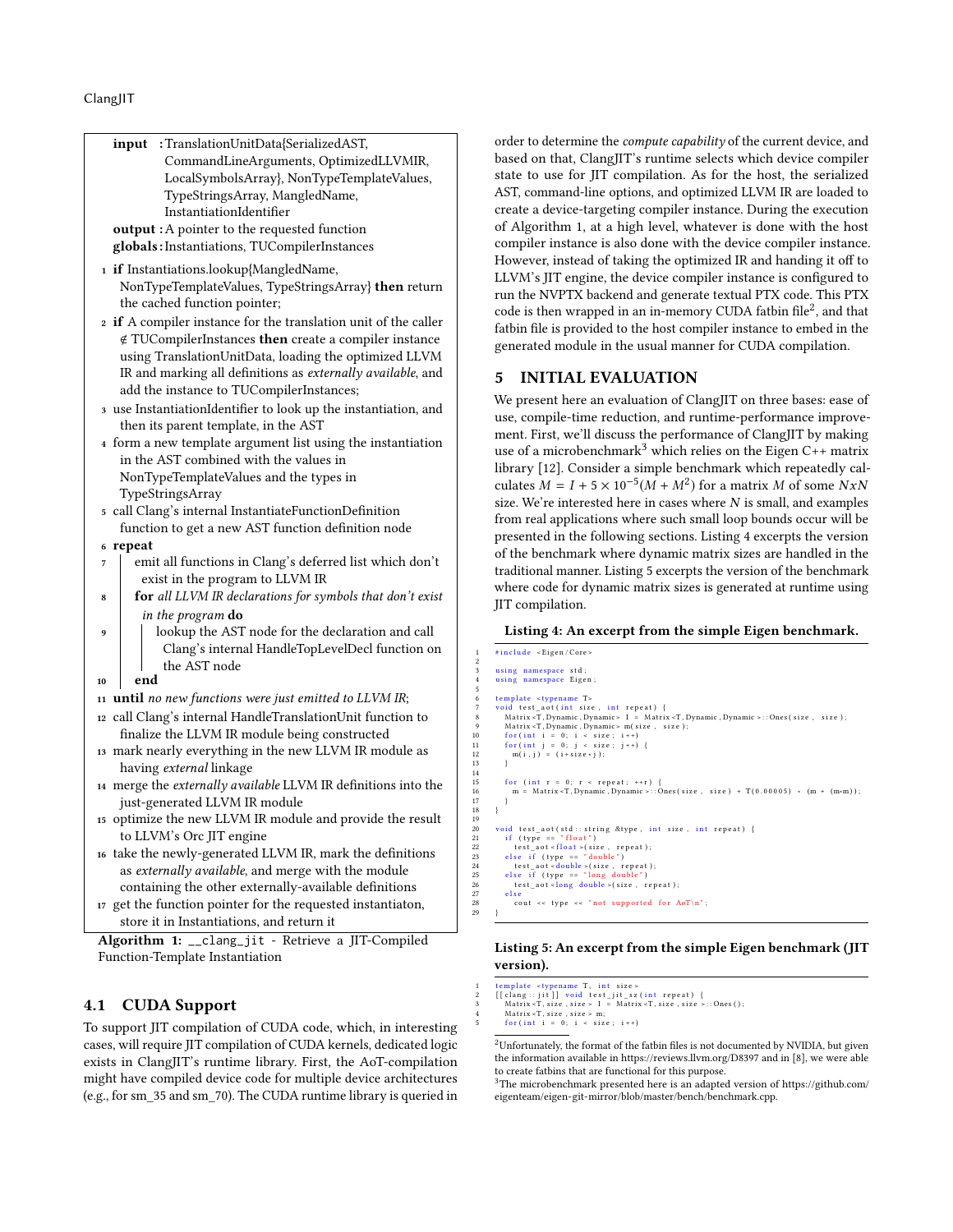```
6 for (int j = 0; j < size; j ++) {<br>7 m(i,j) = (i + size * j);
 8 }
10 for (int r = 0; r < repeat; ++r) {<br>
11 m = Matrix < T, size , size >::Ones () + T(0.00005) * (m + (m*m));
15 void test_jit(std::string &type, int size, int repeat){<br>16 return test_jit_sz <type, size >(repeat);
```
The Eigen library was chosen for this benchmark because the library supports matrices of both compile-time size (specified as non-type template parameters) and runtime size (specific as constructor arguments). When using JIT compilation, we can use the non-type-template-parameter method to specify sizes known only during program execution. First, we'll examine the compile-time advantages that ClangJIT offers over both traditional AoT compilation and over the up-front compilation of numerous potentially-used template specializations. In Figure [2,](#page-5-0) we present the AoT compila-tion time for this benchmark in various configurations<sup>[4](#page-5-1)</sup>. For all of these times, we subtracted a baseline compilation time of 2.58s - the time required to compile a trivial main() function with the Eigen header file included. The time identified by "J" indicates the AoT compilation time for the benchmark when only the JIT-compilationbased implementation is present (i.e., that in Listing [5](#page-4-5) plus the associated main function). The time identified by "A1" indicates the compilation time for the generic version, compiled only using the scalar type double (i.e., Listing [4](#page-4-4) but with only the double case present). As can be seen, this takes significantly longer than the AoT compilation time for the JIT-based version. Moreover, the JIT-based version can be used with any scalar type. If we try to replicate that capability with the traditional AoT approach, and thus instantiate the implementation for float, double, and long double, as shown in Listing [4,](#page-4-4) then the AoT compilation time is nearly 7x larger than using the JIT capability. The reported "J" time does omit the time spent at runtime compiling the necessary specializations. Here we show the compilation time for different specializations (i.e., with both the size and type fixed), for a scalar type of double, where the size was 16 for "S16", the size was 7 for "S7", the size was 3 for "S3", and size was 1 for "S1", and specializations for both sizes 16 and 7 were included in the time "S16a7" (to demonstrate that the specialization compilation times are roughly additive). It is useful to note that the specialization compilation time depends on the size, but is always less than the single size-generic implementation in "A1". As the size becomes larger, the difference in the work the compiler must do to handle the specialization compared to handling the generic version shrinks.

Figure [3](#page-5-2) shows the performance of the benchmark, using type double, for several sizes. For small sizes, when the size is known, the compiler can unroll the loops and perform other optimizations to produce code that performs significantly better than the generic version. This performance is essentially identical to the performance of the AoT-generated specializations of the same size, but of course, the JIT-based version is more flexible. As the size gets larger, the code the compiler generates becomes increasingly similar to that generated for the generic version, and differences such as

<span id="page-5-0"></span>



generated tail loops come to have a decreasingly-important performance impact, and so for large sizes little performance difference remains between the JIT-compiled code and the generic version.

<span id="page-5-2"></span>Figure 3: Runtime performance of the Eigen benchmark, using type double, for the indicated size. The time is normalized to the time of the JIT-compiled version. For small sizes, the JIT-compiled version is significantly faster.



Figure [4](#page-6-0) shows the performance of the benchmark, using type double, adapted to use CUDA<sup>[5](#page-5-3)</sup>. The source code for the CUDA adaptation is straightforwardly derived from the original where the the matrix computation is moved into a kernel, and that kernel is

<span id="page-5-1"></span> $4$ This benchmarking was conducted on a Intel Xeon E5-2699 using the flags march=native -ffast-math -O3, and using a ClangJIT build compiled using GCC 8.2.0 with CMake's RelWithDebInfo mode

<span id="page-5-3"></span> $^5\mathrm{The}$  CUDA benchmark was run on an IBM POWER8 host with an NVIDIA Tesla K80 GPU using CUDA 9.2.148.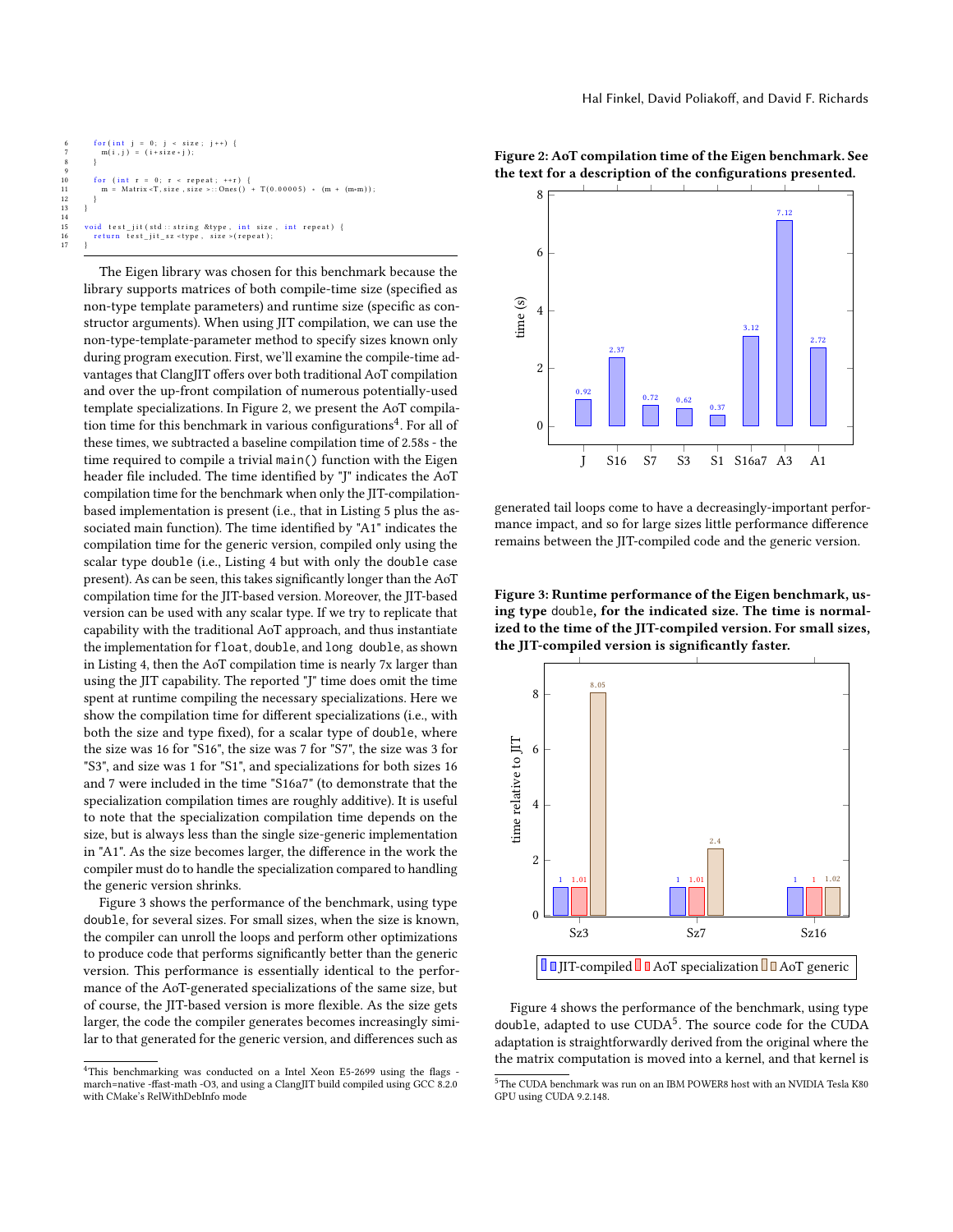executed using one GPU thread<sup>[6](#page-6-1)</sup>. This is meant to serve as a proxy for part of a larger computation, presumably running on many threads, and so we look at two metrics: First, we look at the runtime performance of the JIT-compiled kernel compared to the generic AoT-compiled kernel, and second, we look at the number of registers used by the various kernels. Using a large number of registers can limit GPU occupancy, and so when considered in the context of a larger calculation, if the JIT-compiled kernel uses a smaller number of registers than the AoT-compiled generic implementation, that adds additional performance benefits. As shown in Figure [4,](#page-6-0) for matrix sizes  $1x1$  through  $7x7$ , the serial performance of the JITcompiled GPU kernels is one to two orders of magnitude better than the generic AoT-compiled version $\mathrm{^{7}}.$  $\mathrm{^{7}}.$  $\mathrm{^{7}}.$  As shown in Figure [5,](#page-6-3) on top of that, the smaller JIT-compiled kernels used far fewer registers than the generic AoT-compiled version<sup>[8](#page-6-4)</sup>.

<span id="page-6-0"></span>Figure 4: Runtime performance of the Eigen benchmark using CUDA, using type double, for the indicated size. The time is normalized to the time of the JIT-compiled version. For small sizes, the JIT-compiled version is significantly faster.



In the following we present a case study on using JIT compilation transparently, and then two case studies where ClangJIT was used to improve two open-source proxy applications developed by Lawrence Livermore National Laboratory (LLNL): Kripke and Laghos. These proxy applications make use of the RAJA library [\[14\]](#page-10-19), also developed at LLNL, as do the corresponding production applications. Care was taken to ensure that the techniques used to adapt these proxy applications to make use of ClangJIT can be applied to

<span id="page-6-3"></span>



the production applications that they represent. Both compile-time and runtime performance data was collected with the assistance of the Caliper [\[5\]](#page-10-20) tool.

### 5.1 RAJA and Transparent Usage

The RAJA library aims to abstract underlying parallel programming models, such as OpenMP and CUDA, allowing portable applications to be created by making use of RAJA's programming-model-neutral multi-dimensional-loop templates. It is also possible to hide the use of ClangJIT's JIT-compilation behind RAJA's abstraction layer, allowing applications to make use of JIT compilation without changes to the application's source code. To illustrate how this works, consider the simple loop abstraction shown in Listing [6.](#page-6-5)

```
Listing 6: A simple loop abstraction.
```

```
1 template <typename Body ><br>2 void for all (int begin , int end , Body body) {<br>3 for (int x = begin ; x < end ; x ++) {
                \frac{\text{bdy}(x)}{\text{bdy}(x)};
  5 }
  6 }
  8 // This template can be used like this:<br>9 forall(begin_index, end_index, [=](int iter) {
10 // Some physics g
             \} ) ;
```
A user might desire that the loop is compiled at runtime, allowing the optimizer to specialize the code for the particular index range provided. As shown in Listing [7,](#page-6-6) this can be done by wrapping the template using one marked for JIT compilation, and in doing so, allows using JIT compilation without changing the interface, the forall template in this illustration, used by the application.

### <span id="page-6-6"></span>Listing 7: A simple loop abstraction transparently using JIT compilation.

7

<span id="page-6-1"></span> $6A$  call to cudaThreadSetLimit(cudaLimitMallocHeapSize, ...) was inserted in the non-JIT implementation to allow dynamic allocation to work on the device.

<span id="page-6-2"></span><sup>&</sup>lt;sup>7</sup>The compilation of the Eigen matrix type for sizes larger than  $7x7$  failed, because some required template specializations were not available, a problem that did not occur when compiling for the host, and so  $7x7$  is the largest size shown.

<span id="page-6-4"></span><sup>&</sup>lt;sup>8</sup>Repeating the experiment with type float shows the JIT-compiled kernels always use fewer registers than the AoT-compiled generic version. Loop unrolling and other compiler optimizations can increase register pressure, so while the specialized code can use many fewer registers, specialization is not guaranteed to reduce register usage.

t emplate <typename Body ><br>
2 void forall\_original(int begin , int end , Body body) {<br>
3 for(int x = begin ; x <end ; x ++){<br>
4 body(x);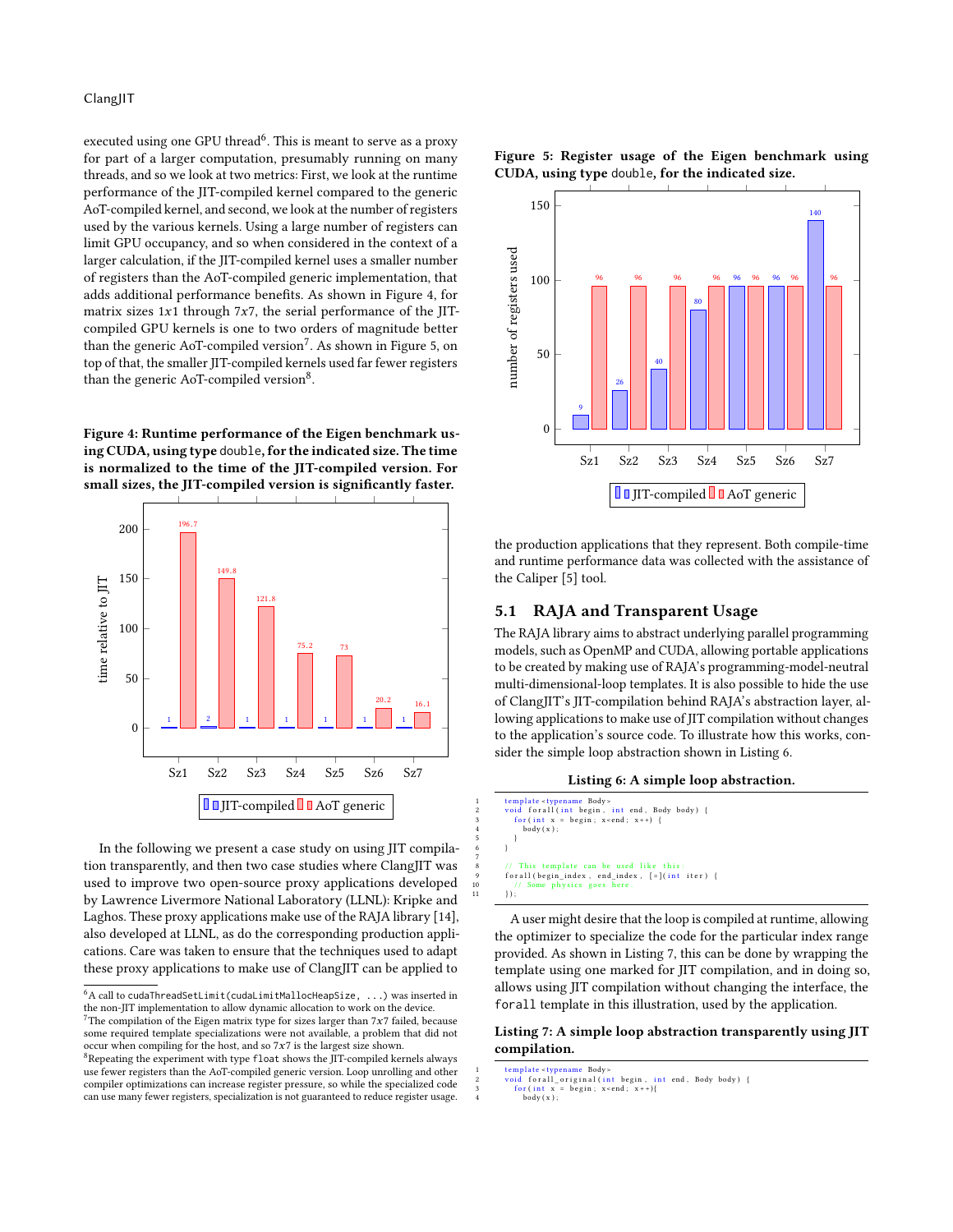```
\overline{\phantom{a}}8 template < int Begin, int End, typename Body > [[clang::jit]] void forall_shim (Body body) {
<sup>10</sup> f orall charges in the gin, the End, typenam<br>
<sup>9</sup> [[clang :: jit]] void forall_shim (Body<br>
forall_original (begin, end, body);
13       template <typename  Body><br>14        void  forall (int  begin ,  int  end ,  Body  body)  {
15 for all \sin x in \cos x , end \sin x (body);
16 }
```
This serves to illustrate how the JIT capability can be transparently used by an application using a RAJA-like abstraction. Doing this, however, exposes a number of tradeoffs. First, the JIT compilation itself takes time. Second, the process of looking up alreadycompiled template instantiations also has an overhead that can be significant compared to a compiled function doing very little computational work per invocation. In essentially all of the evaluations presented in this paper, it is this lookup overhead that is most important. To illustrate the interplay between these overheads and how a realistic RAJA abstraction around JIT compilation can be constructed, we present a simple matrix-multiplication benchmark in Listing [8](#page-7-0) which uses the RAJA library abstraction in Listing [9.](#page-7-1) As can be seen, this abstraction is more complicated than that in Listing [7,](#page-6-6) because it uses parameter packs to handle RAJA multidimensional ranges. This abstraction code would be placed in the RAJA library, however, thus absolving the application developer from dealing with these complexities.

#### <span id="page-7-0"></span>Listing 8: A simple RAJA matrix-multiplication benchmark.

```
using namespace RAJA :: statement;
  2 using RAJA::seq_exec;<br>3 using MatMulPolicy = RAJA::KernelPolicy<
            For <0 , \verb|seq_e\verb|ex|ec ,
  \begin{array}{lll} 6 & \hspace*{2.5mm} \text{For} < \hspace*{2.5mm} \text{7} & \hspace*{2.5mm} 1 \, , \, \text{seq\_exec} \, , \ \text{8} & \hspace*{2.5mm} \text{For} < \hspace*{2.5mm} \end{array}9 2, seq_exec,<br>
10 For <3, seq_exec, Lambda <0>>
 14 >;
15
16 # define MAT2D(r, c, size) r * size + c18 int main (int argc, char* argv []) {<br>19 std::size_t size = ...;
 9 std::size_t size = ...;<br>20 std::size_t batch_size = ...;<br>21 std::size_t repeats = ...;<br>22 ... // Allocate and randomly initialize out_matrix, input_matrix1, input_matrix2<br>23 ... // Allocate and randomly initialize out_ma
24 a ffine jit kernel difficult <MatMulPolicy >(
 25 camp : : make_tuple (<br>26 RAJA : : RangeSegment (0 , batch_size ) ,
                           RAJA : : RangeSegment (0, size)
 28 RAJA : : RangeSegmen t ( 0 , s i z e ) ,
29 RAJA : : RangeSegmen t ( 0 , s i z e )
31 [=] ( const std :: size_t matrices, const std :: size_t i, const std :: size_t j,<br>32 const std :: size_t k}{<br>out_matrix [MATZD(i, j, size)] += _
 32 const std::size_t k){<br>33 out_matrix[MAT2D(i,j,size)] +=
34 in put_matrix1 [MAT2D( i , k , size )] \star in put_matrix2 [MAT2D( k , j , size )];<br>35
 35 }
               ) ;
 37 }
```
#### <span id="page-7-1"></span>Listing 9: A RAJA abstraction to apply JIT compilation to a multi-dimensional loop kernel.

```
1 template <typename Policy, long... ends, typename Kernel><br>2 [[clang::jit]] void affine_jit_kernel_full(Kernel&& kernel) {
          static auto rs
           camp : : make_tuple (
                  RAJA : : RangeSegment (0, ends)...
 6 ) ;
7 RAJA : : k e r n el < P o li c y >(
 8 \t rs,std :: forward < Kernel > (kernel)10 );
```


We present in Figure [6](#page-7-2) performance data from around the transition to profitability for various small sizes, for various batch sizes (which change based upon over how many invocations the lookup of the already-compiled template instantiation is amortized), and for different numbers of total iterations (which change based upon over how much work the JIT compilation itself is amortized). As can be seen, the compilation time can be significant if not enough computational work is performed by the compiled code (as is the case by the *size* =  $2x2$  runs with fewer than  $10^9$  total iterations), and moreover, the instantiation lookup adds significant overhead (as can be seen by noting that the speedup of the runs with smaller batch sizes is generally smaller than those with the larger batch sizes).

# <span id="page-7-2"></span>Figure 6: Performance of the RAJA small-matrix-multiply benchmark. The runs are labeled as bMiT where the batch size is  $10^M$ , and the total number of iterations is  $10^T.$



11 }

6 } 7

11 } 12<br>13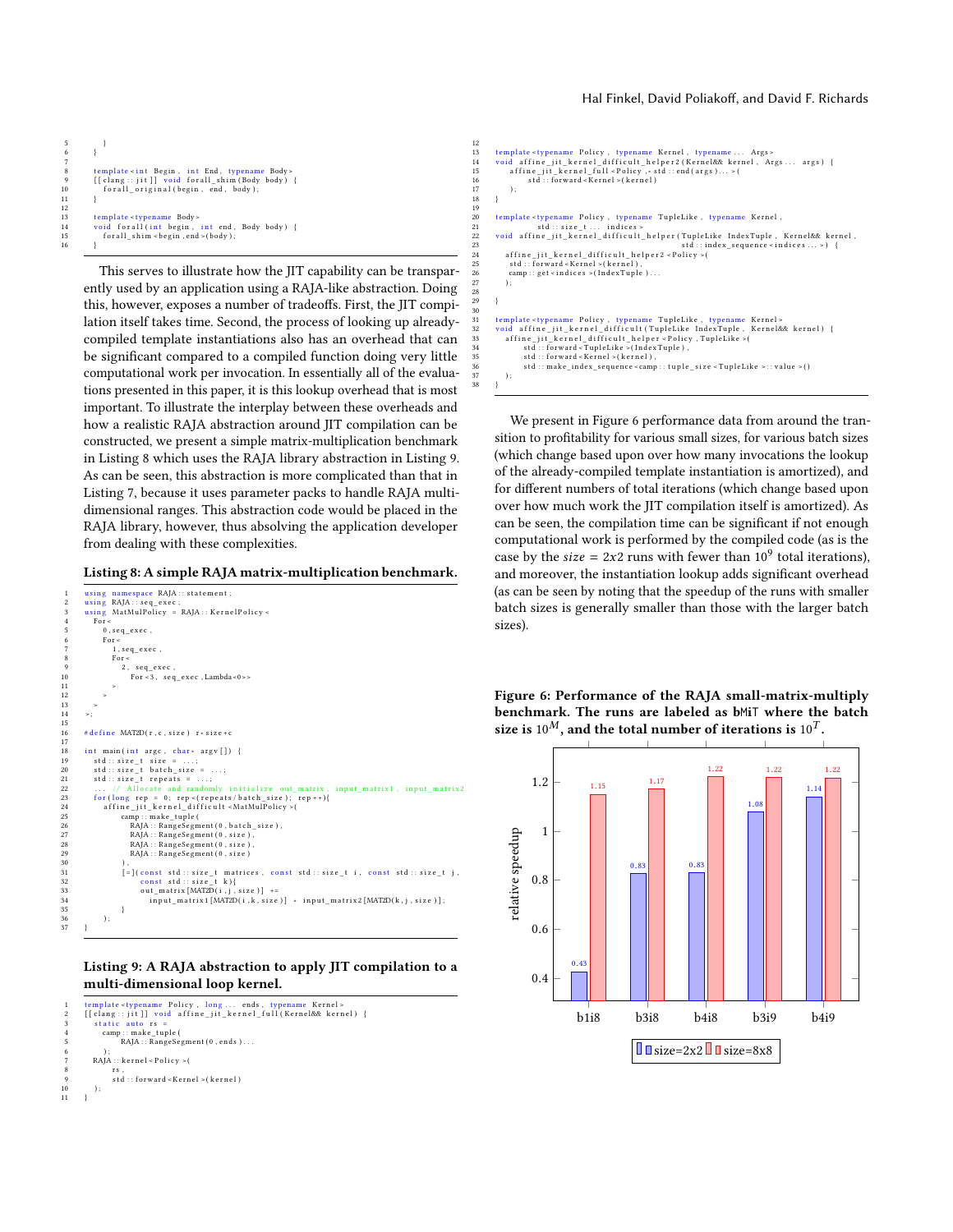## 5.2 Application: Kripke

Kripke [\[15\]](#page-10-21) is a proxy application representing three-dimensional deterministic transport applications. Such an application has many nested loops which iterate over directions, zones, and energy groups. On different architectures, the optimal nesting order of those loops changes, as do the layouts of many data structures within the application. Managing this in an abstract way pushes Kripke to use bleeding-edge features from RAJA and modern C++. Unfortunately, constraints of C++ make such abstractions unfriendly to write, and as shown in Listing [10,](#page-8-1) Kripke has to maintain a lot of plumbing code to select among all the possible layouts and loop-execution mechanisms based on runtime user selections. This also means that every possible variant of the loop has to be compiled ahead of time.

With a JIT compiler, however, runtime user selections are trivial, and as illustrated in Listing [11,](#page-8-2) these selections can be replaced with a much simpler dispatch mechanism, and the compilation of these selections happens only as needed. Moreover, removing the extra kernel variants speeds up the AoT compilation of many files by 2-3 $x^9$  $x^9$ , and leads to code that is easier to write and maintain.

### <span id="page-8-1"></span>Listing 10: An excerpt from Kripke's ArchLayout.h and SteadyStateSolver.cpp, showing the original dispatching scheme.

```
1      template <typename Function , typename ... Args ><br>2      void dispatchLayout(LayoutV layout_v , Function const &fcn , Args &&... args)
  3 {
                   switch (layout v) {
  5 case LayoutV_DGZ: fcn(LayoutT_DGZ{}, std::forward<Args>(args)...); break;<br>6 case LayoutV_DZG: fcn(LayoutT_DZG{}, std::forward<Args>(args)...); break;<br>7 ... // There are six lines, in total, like those above.
                       default: KRIPKE_ABORT ("Unknown layout_v=%d\n", (int)layout_v); break;
  9 }
 12 template <typename Function, typename ... Args><br>13 void dispatchArch(ArchV arch_v, Function const &fcn, Args &&... args)
15 \begin{cases}\n\text{switch (arch_v)} \\
\text{16}\n\end{cases}<br>
17 \begin{cases}\n\text{case } \text{ArchV\_S} \\
\text{break}\n\end{cases}ArchV_Sequential: fcn(ArchT_Sequential{}, std::forward<Args>(args)...);
 17 break;<br>18 #ifdef KRIPKE_USE_OPENMP
19 case ArchV_OpenMP : fcn (ArchT_OpenMP {} , std :: forward <Args >(args )...); break ; 20 \#endif ... // A similar CUDA option .
          # e n d i f
21 . . . / / A s i m i l a r CUDA o p ti o n .
                       de fault : KRIPKE_ABORT ("Unknown arch_v=%d\n", (int)arch_v); break;
 23 }
24 }
              template <typename arch t >
               struct DispatchHelper{
 28 t em pl a t e <typename l a y o u t _ t , typename F u n c ti o n , typename . . . Args >
29 v oi d o p e r a t o r ( ) ( l a y o u t _ t , F u n c ti o n c o n s t &fcn , Args & & . . . a r g s ) c o n s t {
30 u si n g a l _ t = ArchLayou tT < a r c h _ t , l a y o u t _ t > ;
                  \lim_{n \to \infty} \frac{a_1}{a_2} = \lim_{n \to \infty} \frac{a_2}{a_1} + \lim_{n \to \infty} \frac{a_2}{a_2} + \lim_{n \to \infty} \frac{a_1}{a_2} + \lim_{n \to \infty} \frac{a_2}{a_1} + \lim_{n \to \infty} \frac{a_2}{a_2} + \lim_{n \to \infty} \frac{a_1}{a_2} + \lim_{n \to \infty} \frac{a_2}{a_1} + \lim_{n \to \infty} \frac{a_2}{a_2} + \lim_{n \to \infty} \frac{a_1}{a_2} +\begin{array}{ccc} 29 & & \\ 30 & & \\ 31 & & \\ 32 & & \\ 33 & & \\ \end{array} \hspace{0.2cm} \big\} \, ;33 } ;
34
 35      template <typename Function , typename  ...  Args><br>36       void  dispatch(ArchLayoutV  al_v ,  Function  const &fcn ,  Args &&...  args)
 38 di s p a t c hA r c h ( a l _ v . a rch_v , [ & ]( a u t o a r c h _ t ) {
39 Di s p a t c h H el p e r < d e c l t y p e ( a r c h _ t ) > h e l p e r ;
              dispatchLayout(a_1_v.layout_v, helper, fen, std::forward <br/>Args>(args)....);
 41 });
 43 // Code like this appears several times to launch the specialized kernels.<br>44    Kripke::dispatch(al_v, SourceSdom{}, sdom_id,
 45 ... // Other parameters omitted.
                                                      source_strength );
 47 }
```
### <span id="page-8-2"></span>Listing 11: An excerpt from Kripke's SteadyStateSolver.cpp, adapted to use ClangJIT, showing how simple the dispatcher has become.

```
1 template <typename Body><br>2 void launcher (Body && body){<br>3 body (std :: string ("Kripke :: ArchLayoutT<Kripke :: ArchT_Sequential ,"<br>4 kripke :: LayoutT_DGZ>")};
                \frac{1}{1} In the real application, a configuration file provides this string
  6 }
  8 . . .
             .<br>110 / / Code like this now appears several times to lauch various JIT-compiled kernels
10 10 10 11 let this now appears several times to lauch<br>11 launcher ([&](const std::string& ArchitectureLayout){<br>12 Kripke::Kernel::template scattering <ArchitectureLay
               Kripke :: Kernel :: template scattering < ArchitectureLayout >(data_store);<br>// Notice that the ArchitectureLayout template parameter is a string
                      pressure that the ArchitectureLay
            \left\{ \right\} ;
```
# 5.3 Application: Laghos

7

9

Laghos [\[16\]](#page-10-22) is a higher-order finite-element-method (FEM) proxy application solving the time-dependent Euler equations of compressible gas dynamics in a moving Lagrangian frame using unstructured high-order finite-element spatial discretization [\[9\]](#page-10-23) and explicit high-order time-stepping. Higher-order FEM codes are unlike traditional codes solving partial sdifferential equations in that, in addition to a traditional loop over all of the elements in a simulation, there are nested loops within each element whose bounds are determined at runtimes and often small. The relevant parameters (NUM\_DOFS\_1D and NUM\_QUAD\_1D in Listing [12\)](#page-8-4) are often between two and 32, and they form the bounds on over thirty loops in just one kernel, often to depths of four within the main element loop. Knowing these loop bounds is critical, as shown in Figure [7:](#page-9-1) not knowing them can cause an 8x slowdown.

Currently, as shown in Listing [12,](#page-8-4) this performance opportunity is realized by picking the most common orders, instantiating a template function for each, and then dispatching among these explicitly-specialized functions. Since these codes already use template parameters, porting them to use ClangJIT was trivial. We match the performance of the template solution, which is 8x faster than the non-template solution, and make AoT compilation 10x faster. In our experience, higher-order finite-element codes use runtime specialization very frequently, and we believe that JIT compilation will play a huge part in doing this in a more-productive way in the future.

<span id="page-8-4"></span>Listing 12: The manual explicit-instantiation-and-dispatch code in Laghos's rMassMultAdd.cpp that ClangJIT makes obsolete.

| 1<br>$\overline{c}$ | const unsigned int id = $(DIM < 16)$ ]((NUM_DOFS_1D-1) < $8$ ) (NUM_QUAD_1D> >1);<br>static std::unordered map <unsigned fmassmultadd="" int,=""> call =</unsigned> |
|---------------------|---------------------------------------------------------------------------------------------------------------------------------------------------------------------|
| 3                   |                                                                                                                                                                     |
| $\overline{4}$      | ${0 x 20 101}$ , & rMassMultAdd2D < 2, 2 > },<br>${0 x20001}$ , & rMassMultAdd2D < 1, 2 > }.                                                                        |
| -5                  | ${0 x 20 102}$ , & rMassMultAdd2D < 2, 4 > },<br>${0 x 20 202}$ , & rMassMultAdd2D < 3, 4 > },                                                                      |
| 6                   | ${0 x 20 203}$ , & rMassMultAdd2D < 3, 6 > },<br>${0 x 20303}$ , & rMassMultAdd2D < 4, 6 > },                                                                       |
| 7                   | ${0 x 20304, & r MassMultiAdd2D < 4, 8 >}$<br>${0 x 20 404, & r MassMultiAdd2D < 5, 8 >},$                                                                          |
| 8                   | // There are approximately 32 lines, in total, like those above.                                                                                                    |
| 9                   | ۱.                                                                                                                                                                  |
| 10                  |                                                                                                                                                                     |
| 11                  | assert (call [id]); // This solution is not as flexible as using ClangIIT.                                                                                          |
| 12                  | call [id] (numElements, dofToQuad, dofToQuadD, quadToDof, quadToDofD, op, x, y);                                                                                    |
|                     |                                                                                                                                                                     |

# <span id="page-8-0"></span>6 FUTURE WORK

10

Future enhancements to ClangJIT will allow for not just runtime specialization, but *adaptive* runtime specialization. LLVM's optimizer can make good use of profiling information to guide function inlining, code placement, and other optimizations. ClangJIT can be enhanced to gather profiling information and use that information to recompile further-optimized code variants. LLVM supports two

<span id="page-8-3"></span><sup>&</sup>lt;sup>9</sup>Specifically, the files Scattering.cpp (68% compilation-time decrease), LTimes.cpp (58% compilation-time decrease), and LPlusTimes.cpp (56% compilation-time decrease), from which specializations were removed and replaced by uses of JIT compilation, exhibited AoT-compilation-time improvements.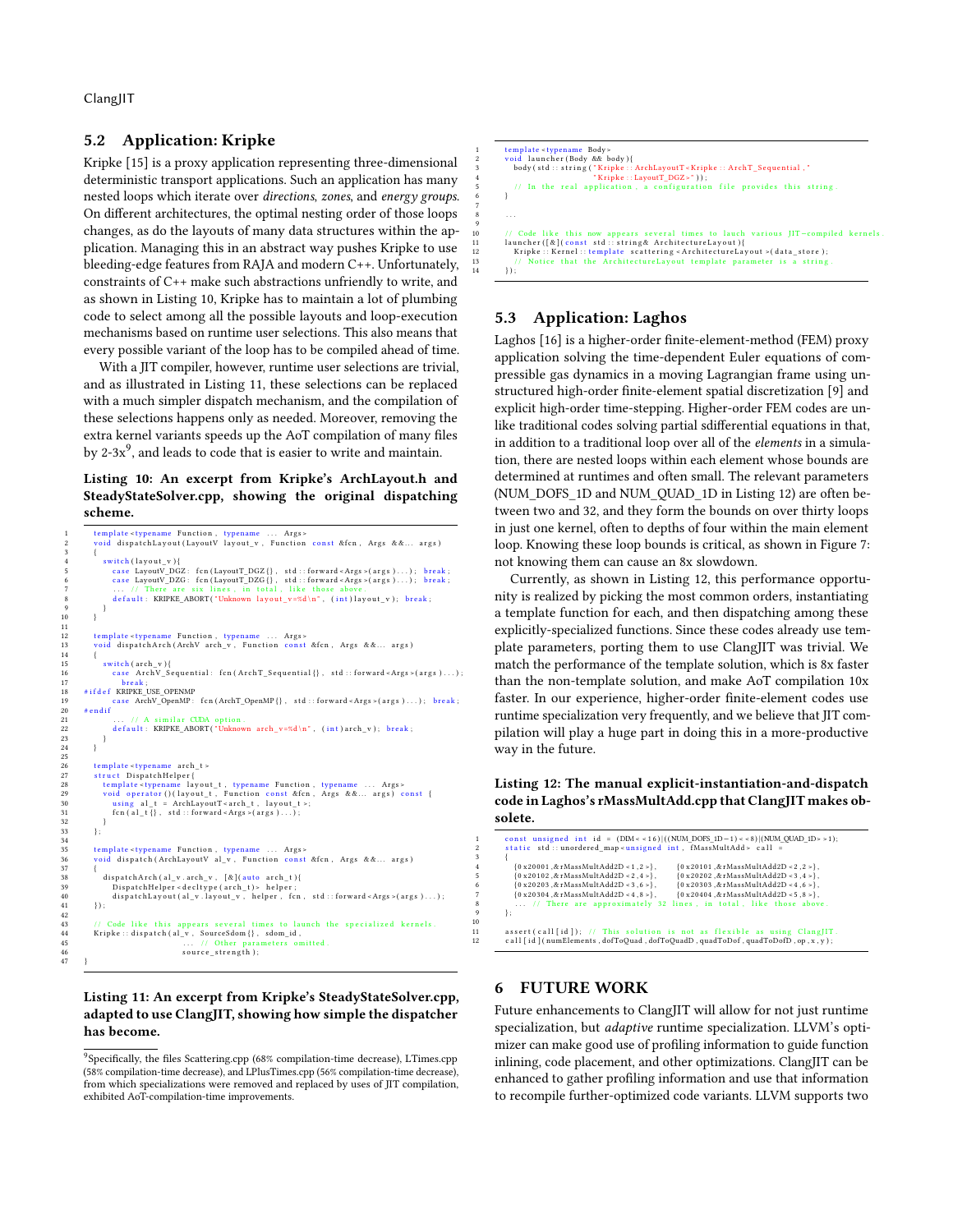<span id="page-9-1"></span>Figure 7: Laghos runtime performance improvement using ClangJIT over the non-specialized kernel implementations, using 10000 elements. The runs are labled as dNqM where the dofs parameter is N and the quads parameter is M.



kinds of profiling: instrumentation-based profiling and samplingbased profiling, and how to best use this capability is under investigation. Moreover, profiling information can be used to guide more-advanced autotuning of the JIT-compiled code, and this is also under investigation.

LLVM contains a number of features that, while not used in support of traditional programming languages (e.g., C, C++, and Fortran) because of the corresponding runtime support required, are used to support dynamic languages, and could be applied to code compiled by ClangJIT at runtime. Implicit null checks, for example, which allow compiled code to elide nearly-always-false null-pointer checks by having the runtime library appropriately handle signals raised by rare memory-access violations, is a good candidate for inclusion in ClangJIT. Applying implicit null checks is dependent on having access to profiling information showing that the relevant checks essentially always succeed because they make the non-null case faster by making the null case very slow. Other LLVM features, such as those supporting dynamic patching and deoptimization, might also eventually be used with ClangJIT.

We will investigate enhancing ClangJIT with support for other accelerator programming models, especially HIP and OpenMP. HIP is a programming model for AMD GPUs, and its implementation in Clang is based on Clang's CUDA implementation. Because of the similarities between HIP and CUDA, we anticipate the changes necessary to add HIP support will be minor. OpenMP accelerator support, however, is more complicated. Even when targeting NVIDIA GPUs, Clang's OpenMP target-offload compilation pipeline differs significantly from its CUDA compilation pipeline. Among other differences, for OpenMP target offloading, the host code is compiled first, followed by the device code, and a linker script is used to integrate the various components later. Further enhancements to the scheme described in Section [3](#page-2-0) are necessary in order to support a model where host compilation precedes device compilation.

During our explorations of different application use cases, two noteworthy enhancements were identified. First, C++ non-type template parameters currently cannot be floating-point values. However, for many HPC use cases, it will be useful to create specializations given specific sets of floating-point values (e.g., for some polynomial coefficients or constant matrix elements). Currently, this can be done by casting the floating-point values to integers, using those to instantiate the templates, and then casting the integers back to floating-point values inside the JIT-compiled code. The casting, however, is a workaround that we'll investigate eliminating. Second, the current implementation does not allow JIT-compiled templates to make use of other JIT-compiled templates - in other words, once ClangJIT starts compiling code at runtime, it assumes that code will not, itself, create more places where JIT compilation might be invoked in the future. This has limited applicability to some use cases because it creates an unhelpful barrier between code that can be used during AoT compilation and code that can be used (transitively) in JIT-compiled templates.

This work has inspired a recent proposal to the C++ standards committee [\[11\]](#page-10-24), and as discussed in that proposal, the language extension discussed here might not be the best way to design such an extension to C++. As highlighted in that proposal, use of an attribute such as [[clang::jit]] might be suboptimal because:

- The template is not otherwise special, it is the point of instantiation that is special (and the point of instantiation is what might cause compilation to fail without JIT-compilation support).
- The uses of the template look vaguely normal, and so places where the application might invoke the JIT compiler will be difficult to spot during code review.
- The current mechanism provides no place to get out an error or provide a fall-back execution path - except that having the runtime throw an exception might work.

Future work will explore different ways to address these potential downsides of the language extension presented here. For example, it might be better to use some syntax like:

jit\_this\_template foo < argc > ();

where jit\_this\_template would be a new keyword.

#### <span id="page-9-0"></span>7 CONCLUSIONS

In this paper, we've demonstrated that JIT-compilation technology can be integrated into the C++ programming language, that this can be done in a way which makes using JIT compilation easy, that this can reduce compile time, making application developers more productive, and that this can be used to realize high performance in HPC applications. We investigated whether JIT compilation could be integrated into applications making use of the RAJA abstraction library without any changes to the application source code at all and found that we could. We then investigated how JIT compilation could be integrated into existing HPC applications. Kripke and Laghos were presented here, and we demonstrated that the existing dispatch schemes could be replaced with the proposed JIT-compilation mechanism. This replacement produced significant speedups to the AoT compilation process, which increases programmer productivity, and moreover, the resulting code is simpler and easier to maintain, which also increases programmer productivity.